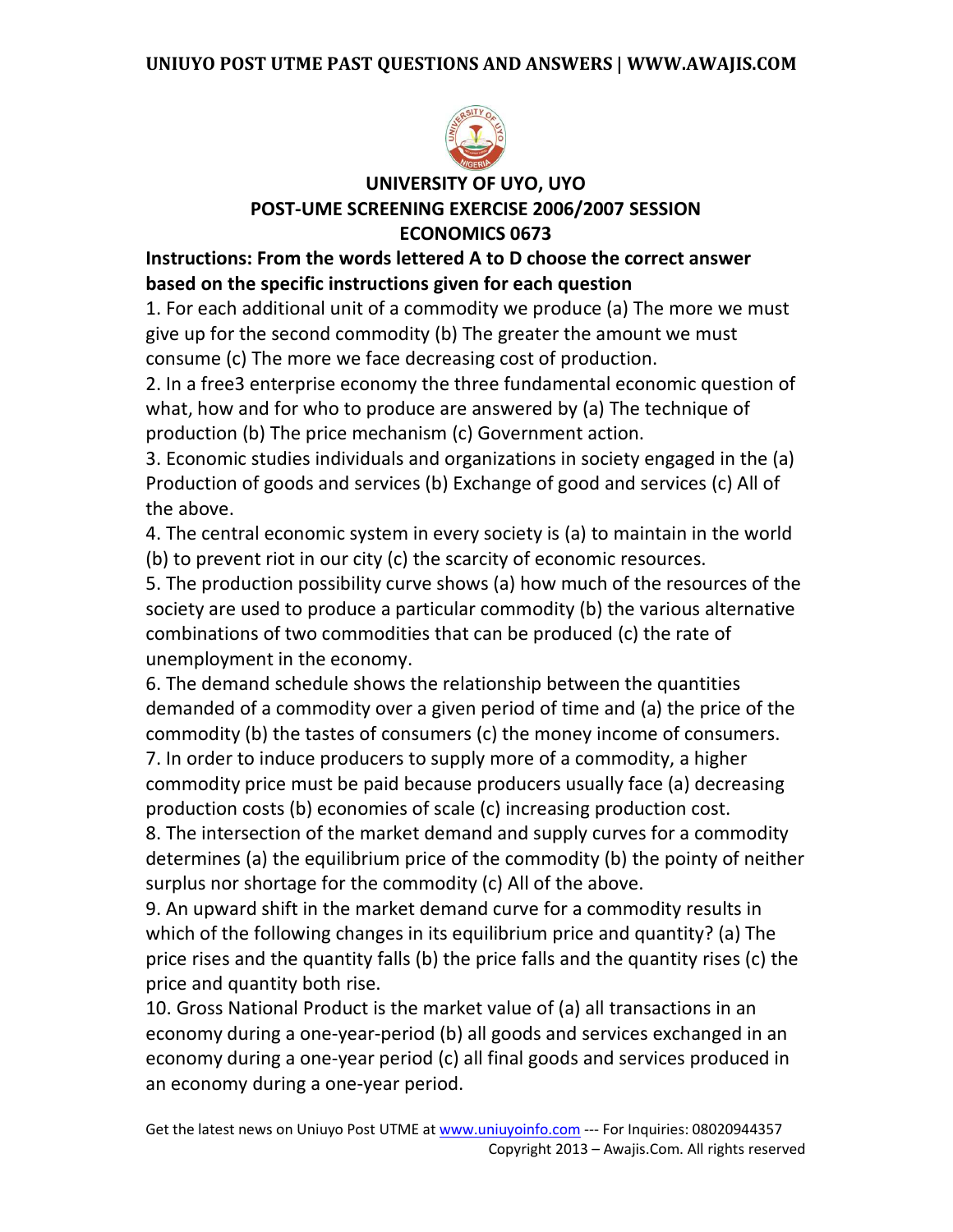11. An increase in government spending shifts aggregated demand schedule (a) upward by the increase in government spending (b) downward by the increase in government spending (c) upward by increase in government spending times the expenditure multiplier.

12. What is the major cause of labour unrest? (a) Workers are not well cared for by employees (b) workers are seasonally unemployed (c) workers lack required skills.

13. Inflation is a situation in which (a) there is a decrease in the purchasing power of the monetary unit (b) there is a decrease in the general price level (c) increase in the general price level exceeds increases in the rate of Economic growth.

14. Reserve requirements are imposed on commercial banks to (a) control demand deposit expansion (b) regulate commercial bank's profit (c) discourage the use of demand deposits as a medium of exchange.

15. How does monetary policy affect economic activity? (a) an expansion of money raises the rate of interest; increase investment spending (b) expansion of money supply lowers the rate of interest, increase investment spending and brings about a multiple increase in the level of income (c) an expansion of money supply lowers the rate of interest, increases investment and consumption spending and brings about a multiple increase in the level of income.

16. Economic bottle-necks – (a) Cause the cost of specific recourses to increase (b) cause the cost of specific resources to decrease (c) prevent the economy from reaching full employment.

17. In a perfectly competitive market, the long-run profit maximization condition is: (a) MR=Mc (b) LMC=MR (c) LMC=P=AR=MR=LAC

18. Stagflation is a situation where (a) inflation is stagnated (b) inflation and unemployment are rising (c) only inflation is rising.

19. The consumption that does not depend on income is referred to as (a) autonomous consumption (b) independent consumption (c) free consumption. 20. All, except one of the following, are instruments of monetary policy (a) open market operations (b) bank rate (c) budget deficit.

21. A situation where a country is able to produce all commodities cheaper than the other in international trade is referred to as (a) comparative advantage (b) absolute advantage (c) reconciliation advantage.

22. In a perfectly competitive firm, the MR curve is horizontal because (a) product price falls as output increases (b) the law of diminishing marginal utility is at work (c) the firm is a price taker.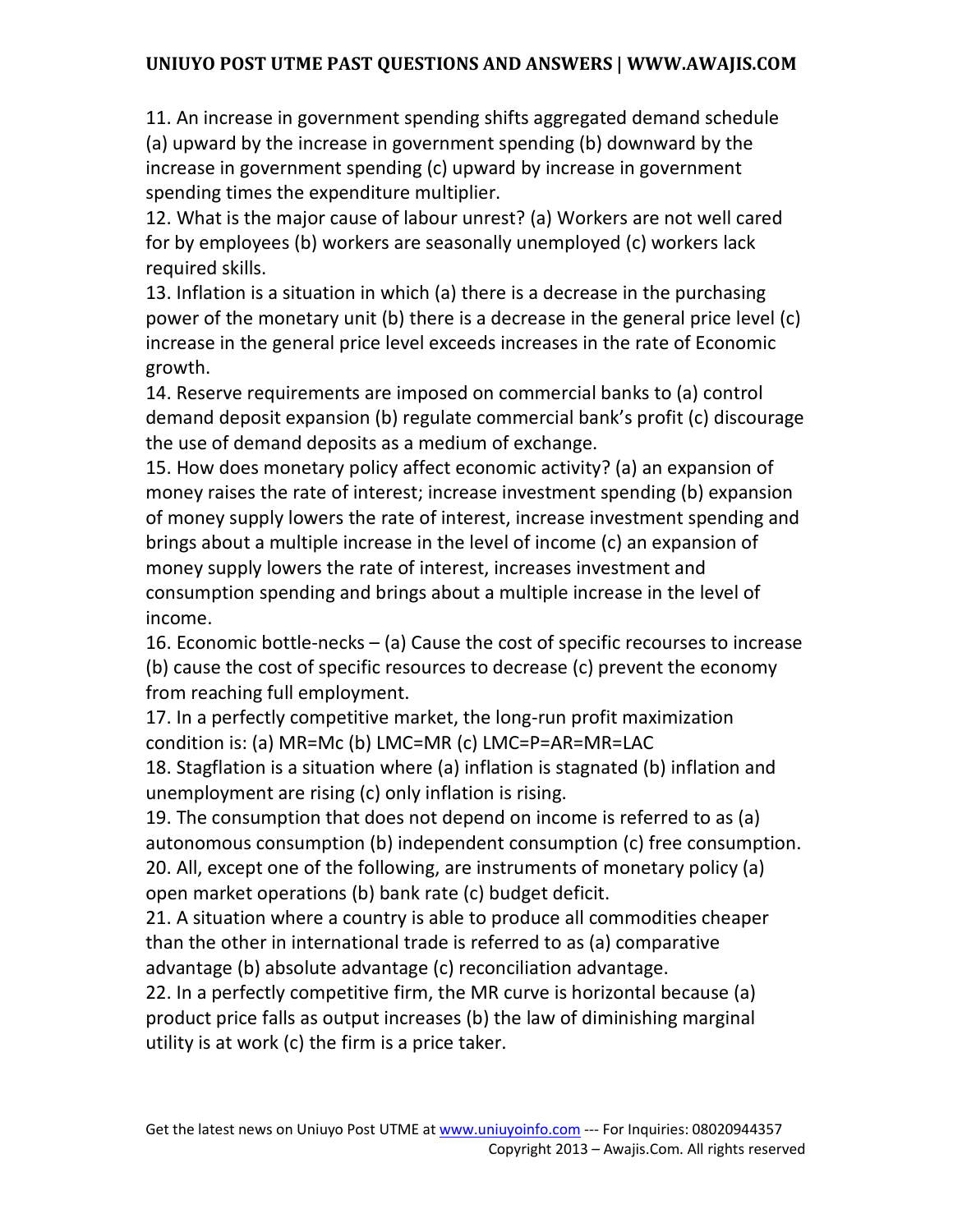23. The central bank could increase the money supply by (a) increasing the discount rate (b) buying government securities in the open market (c) increase the reserve requirement.

24. All things being equal, an easy monetary policy during a recession will (a) lower the interest rate, increase investment and reduce net export (b) lower the interest rate, increase investment and increase aggregate demand (c) increase the rate of interest, increase investment and reduce net export. 25. An appreciation of the NAIRA (a) reduce the price of imported resources, lower input prices and increase aggregate supply (b) increase net exports and aggregate demand (c) increase aggregate supply and aggregate demand.

### ANSWERS

1. C 2. B 3. C 4. C 5. B 6. A 7. C 8. C 9. A 10. A 11. 12. A 13. A 14. C 15.C 16.A 17. 18. C 19. A 20. C 21. A 22. A 23. B 24. B 25. A.



## **UNIVERISTY OF UYO, UYO 2007/2008 POST-UTME SCREENING EXERCISE ECONOMICS 0320**

Instruction: From the options lettered A to D choose the correct answer and shade accordingly in the spaces provided

1. The three principal economic units in any system are (a) trade, industry and banking (b) workers, consumer and share holders (c) households, firms and government (d) companies, industry and plant.

2. The reward which accrues to labour for participating in production is (a) interest (b) wage (c) bonus (d) profit.

3. The Malthusian theory of population does not concern itself with (a) growth of food production in arithmetical progression (b) growth of population in geometric progression (c) positive checks to population growth (d) development and growth for manpower.

4. One characteristics of labour is that it is (a) fixed in demand (b) fixed in supply (c) mobile (d) untrainable

5. When population is classified according to professions, it is called (a) geographical distribution of population (b) age distribution of population (c) sex distribution of population (d) occupation distribution population. 6. Revenue is the (a) total profit made after sales (b) amount spent on

purchases (c) amount of goods produced (d) total money realized from sales.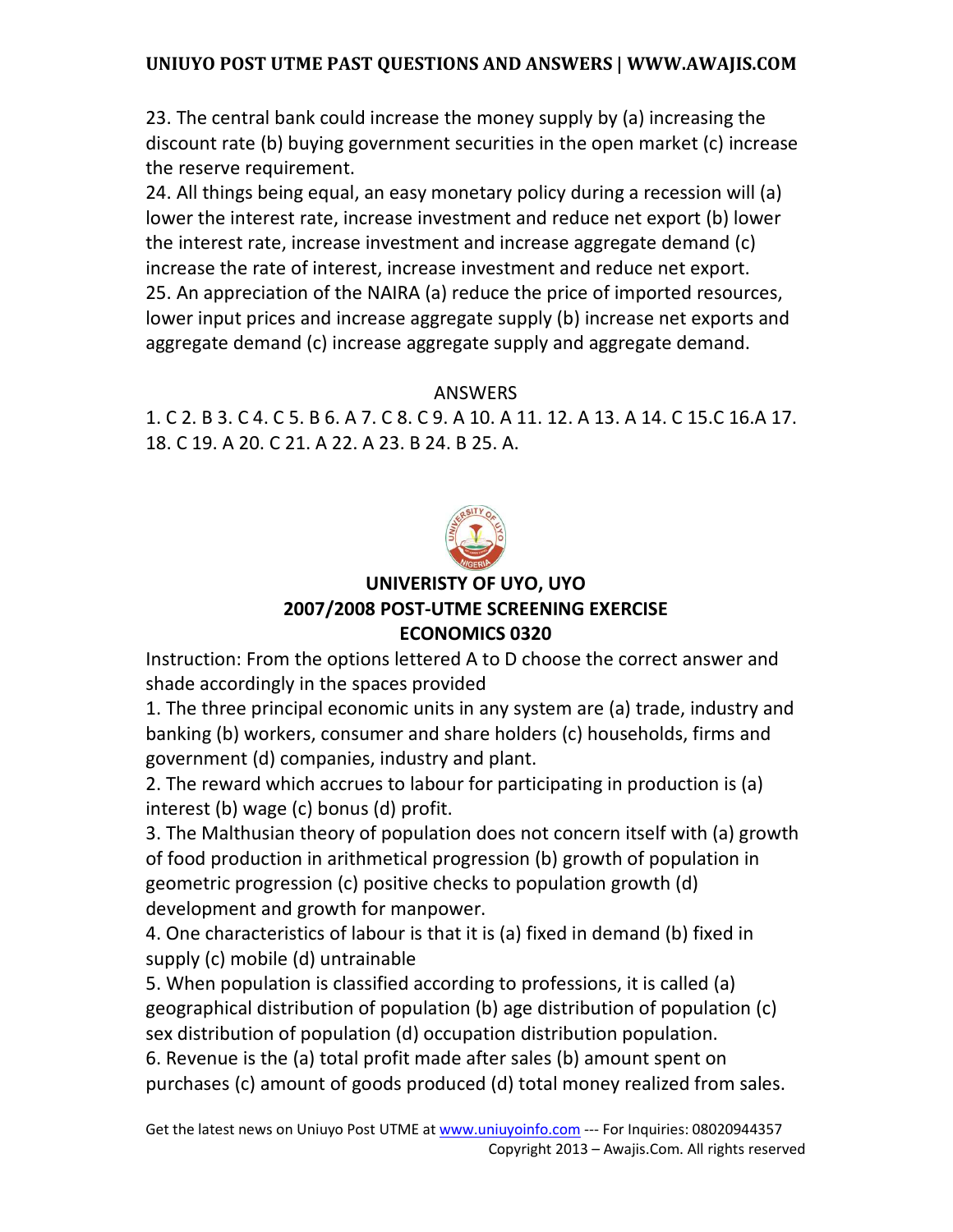7. The lower the price of commodity, the greater the quantity demanded. This is based on the assumption that consumer's (a) income is diminished (b) income remains the same (c) utility is diminished (d) population is high. 8. In a situation where demand is perfectly elastic, imposition of tax on a commodity to raise its price will result in (a) consumers increasing their demand for the product (b) consumer's demand for the product remaining unchanged (c) consumers shifting completely to substitute products (d) suppliers increasing the supply of the product.

9. Which of the following is a middleman in the chain of distribution (a) an entrepreneur (b) a producer (c) a banker (d) retailer?

10. Long-term loans can be secured from (a) commercial banks (b) discount houses (c) development banks (d) acceptance houses.

11. The tax levied on goods and services at each stage of production is (a) surtax (b) VAT (c) ad valorem tax (d) PAYE

12. The number of shareholders in a private limited liability company ranges from (a) two to seven (b) two to three (c) two to fifty (d) two to twenty.

13. The difference between payments and receipts for visible trade is called (a) bilateral trade (b) current balance (c) balance of payments (d) balance of trade. 14. One of the causes of the present high rate inflation in Nigeria is (a) increasing budget surplus (b) increasing factor costs (c) exchange rate appreciation (d) high capacity utilization.

15. The final stages in the production process of any commodity involve the movement from the (a) retailer to the wholesaler (b) producer to the wholesaler (c) retailer to the consumer (d) wholesaler to the retailer.

16. A change in demand for a normal good means (a) a shift in the demand curve (b) a change in the price elasticity (c) the demand changes as price changes (d) a movement along a given demand curve.

17. Given the cost function  $C = 160 + 36Q$ , what is the average cost of 20 units of output (a) N720.00 (b) 216.00 (c) N4.00 (d) N880.00

18. Which of the following financial institutions was originally known as a national debt? (a) Development bank (b) insurance company (c) mortgage bank (d) merchant bank.

19. Which of the following institutions assists the government in managing the national debt? (a) Commercial bank (b) the central bank (c) the capital market (d) the World Bank.

20. Which of the following is an example o direct tax? (a) Import duties (b) income tax (c) export duties (d) purchase tax.

21. A country whose economy is buoyant is likely to have (a) a weak currency (b) devaluation from time to time (c) a strong currency (d) balance of payment problems.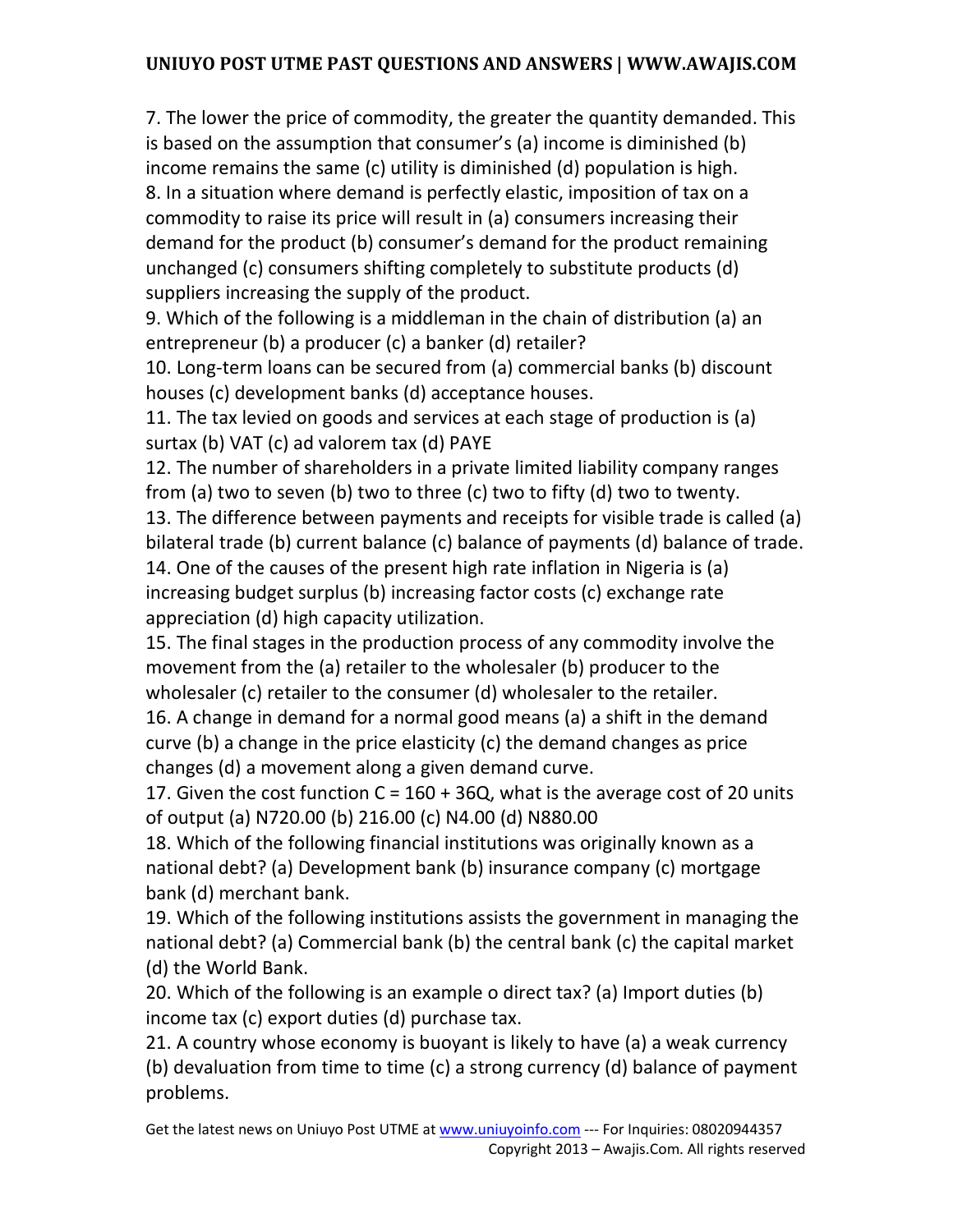22. The Net National Product (NNP) is gross National Product (GNP) less (a) domestic product (b) foreign product (c) depreciation (d) investment.

23. A necessary condition for specialization in an economy is the existence of (a) a regulated market (b) a competitive market (c) a medium of exchange (d) adequate capital.

24. In a textile factory, the cost of cotton used is a typical example of (a) an average cost (b) a variable cost (c) a total cost (d) a fixed cost.

25. Black market cab occur when (a) supply is in excess of demand (b) consumption of the commodity is restricted (c) prices are set by government above the equilibrium (d) prices are set by government below the equilibrium.

1. C 2.B 3. 4. 5.A 6. 7.B 8. 9.D 10. 11.B 12.A 13. 14. 15. 16. 17. 18. 19. 20. 21. 22. 23. 24.B 25.



# **UNIVERSITY OF UYO, UYO**

### **POST-UME SCREENING EXERCISE 2008/2009 SESSION ECONOMICS 0520**

INSTRUCTION: From the options lettered A-D, pick the correct answers and shade accordingly.

1. The three major agents of an economic system are the (a) consumer, workers and producers (b) markets, telecommunication and banks (c) schools, hospital and universities (d) individuals, firm and government.

2. Which of the following is not an advantage of tabular presentation of data? (a) Enables easy location of required figures (b) makes for easy comparison of figures (c) occupies more space than mathematical equation (d) shows whether the figures are increasing or decreasing.

3. The problem of scarcity is reduced by (a) controlling consumptions of goods and services (b) producing everything needed by consumers (c) ensuring efficient allocation of resources (d) restricting consumer choices and tastes.

4. Which of the following factors of production consists of man made goods (a) land (b) labour (c) capital (d) entrepreneur?

5. A major limiting factor of mass production is (a) efficient management (b) adequate labour supply (c) small size of the market (d) adequate supply of raw materials.

6. Division of labour lends to (a) improved craftsmanship (b) the production of standardized goods (c) increase in the cost of goods (d) trade of barter.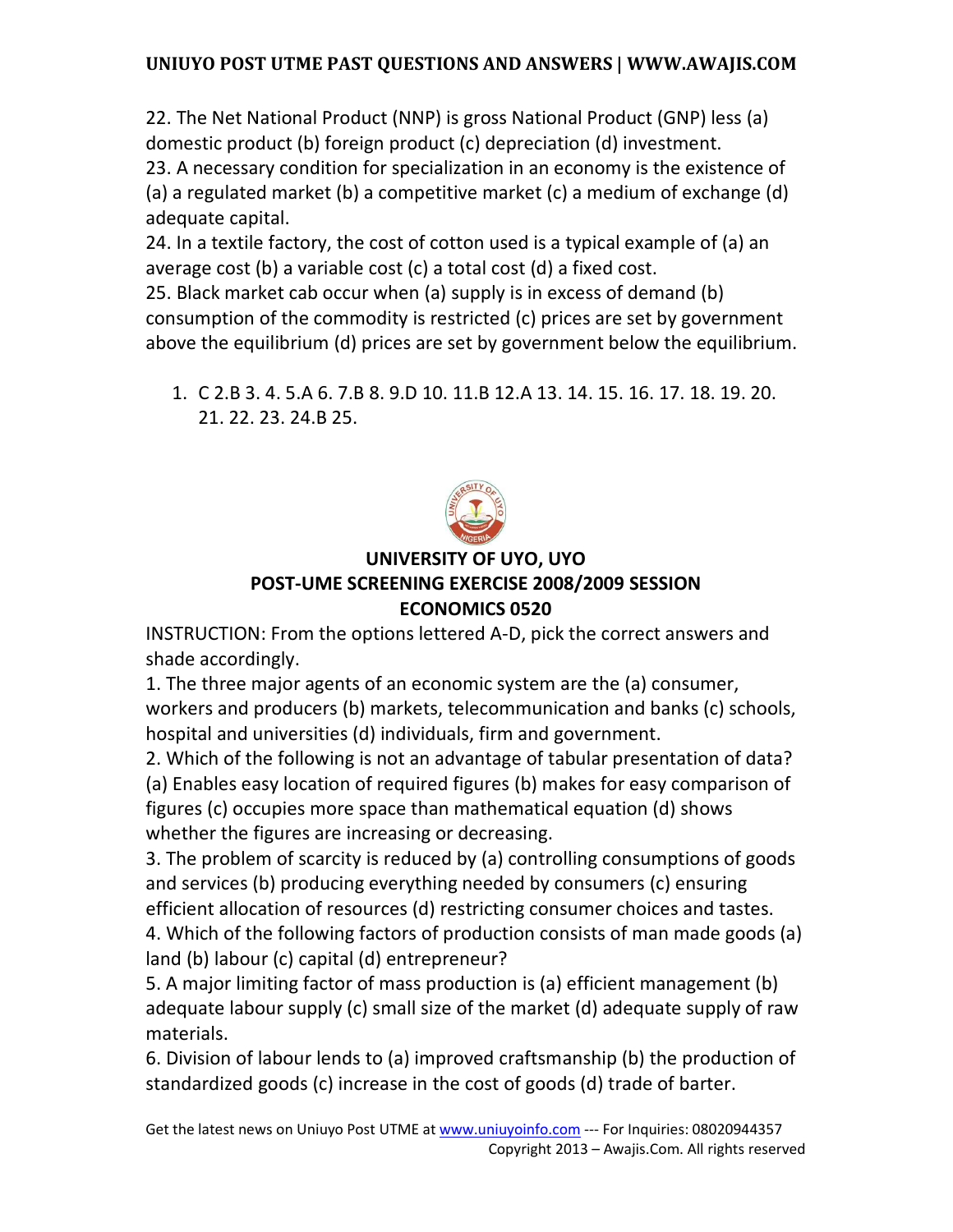7. Which of the following is an advantage of localization of industry? (a) Development of industrial firm (b) operation of palatial market (c) development slums (d) attraction of foreign capital.

| $\sim$ table belong to anonel gaestion of satisfied the renarched (i.i) |                   |  |  |  |  |
|-------------------------------------------------------------------------|-------------------|--|--|--|--|
| Output                                                                  | Total Revenue (N) |  |  |  |  |
|                                                                         | 40                |  |  |  |  |
|                                                                         | 49                |  |  |  |  |
|                                                                         | 56                |  |  |  |  |
|                                                                         | 51                |  |  |  |  |
|                                                                         | 65                |  |  |  |  |

Use the table below to answer question 8 Output Total Revenue (N)

8. The marginal revenue when output is 4 units is (a) 5 naira (b) 8 naira (c) 56 naira (d) 61 naira.

9. The term under population refers to a situation where the population is (a) dispersed over the country (b) small in relation to available resources (c) greater than the available resources (d) concentrated in a few areas.

10. Which of the following is necessary for the survival of small firms in West Africa? (a) Access to land for development (b) inadequate collateral for banks loan (c) government assistance in the form of loans and tad holidays (d) high transportation cost.

11. Price elasticity of supply measures the responsiveness of quality supplied to (a) changes in supplier's income (b) changes in prices of other commodities (c) a change in the price of the commodity (d) a change in the demand for the product.

12. The shares which do not carry any fixed rate of dividend are known as (a) debentures (b) cumulative preferences shares (c) ordinary share (d) participating preference shares

13. The value of money is best determined by (a) input-output ratio (b) the purchasing power (c) the importance people attach to it (d) economics of scale.

14. Which of the following will be an effect of inflation? (a) wage earners will gain (b) borrowing of money will be restricted (c) money lenders will gain (d) borrowers of money will gain.

15. The market consisting of a network of dealers where corrosion can be bought and sold is known as (a) capital market (b) foreign exchange market (c) commodity market (d) the stock market.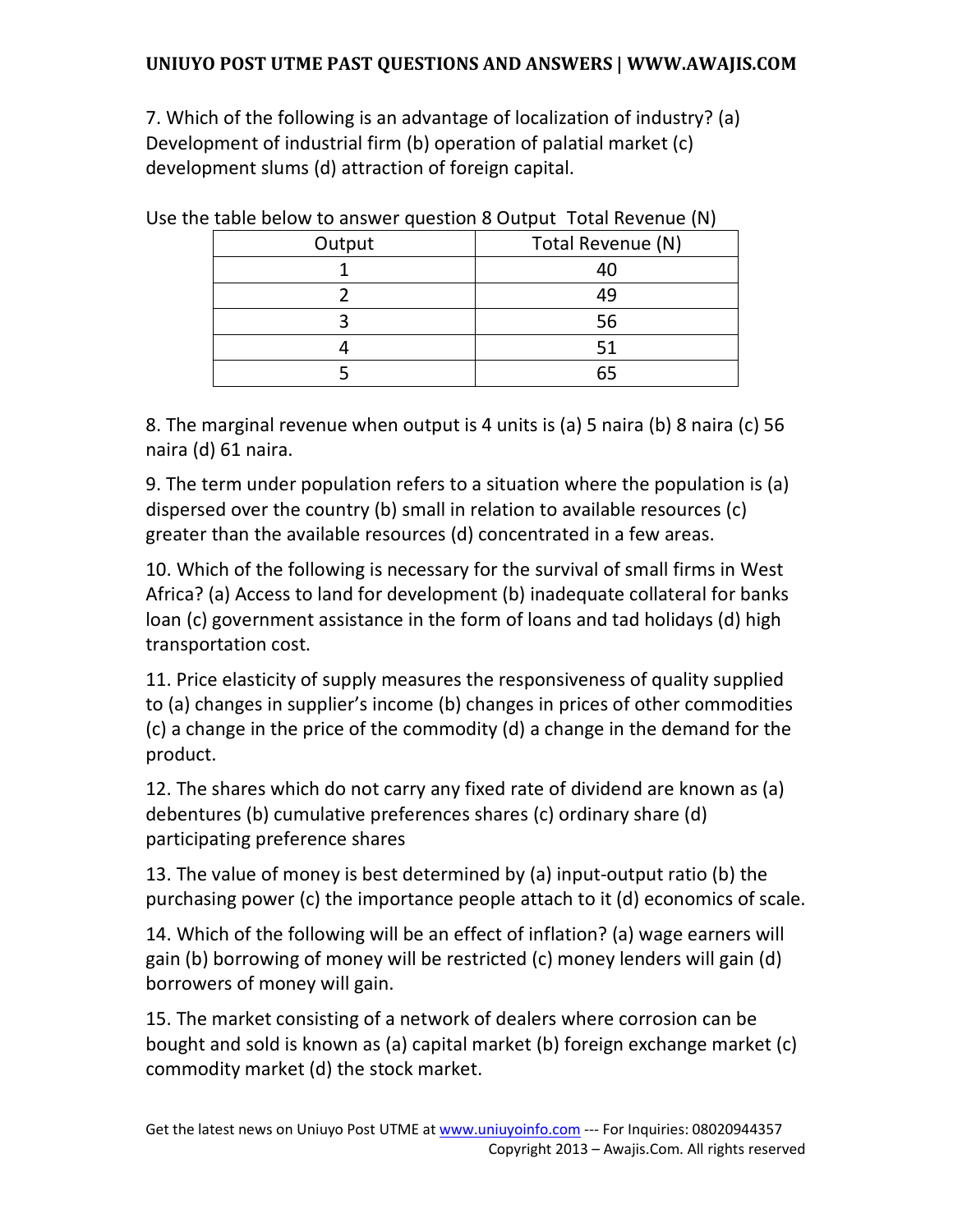16. Open Market Operation (OMO) means the: (a) provision of credit facilities by commercial banks (b) provision of credit facilities by the mortgage banks (c) buying and selling of government securities by the central bank.

17. Which of the following will ensure efficiency in the industrial sector for your country? (a) Indigenization (b) privatization (c) nationalization (d) liquidation.

18. Which of the following is not a direct effort to increase agricultural production? (a) Operation feed the nation (b) use of improved seedlings (c) increased loans to farmers and co-operative societies (d) National Youth Service Corps.

19. The act of selling goods in foreign markets at prices below those charged at home markets is called: (a) exchange (b) specialization (c) dumping (d) exporting.

20. One disadvantage of direct taxes is that (a) government's revenue is reduced (b) price of essential commodities fall (c) people are discouraged from additional work (d) firms make more profit.

21. Trade among West African countries is poor because the: (a) countries are self-sufficient (b) communication links are weak (c) number of banks is insufficient (d) people are not enterprising.

22. Which of the following items is under the capital account of a balance of payments? (a) Repayments of foreign loans (b) visible imports (c) invisible exports (d) cocoa exports.

23. A surplus in the balance of payments should be used to (a) subsidize multinational companies (b) build infrastructure for friendly notions (c) make donation developed countries (d) buy investments overseas.

24. In calculating the national income of a country, the cost of both raw materials and the finished products were included. This is a case of? (a) a double counting (b) price fluctuations (c) price differentiation (d) price discrimination.

25. Economic development is defined as: (a) outward shift of the production possibility curve (b) availability of micro good and services (c) growth accompanied by qualitative change in living standards (d) growth in the national income.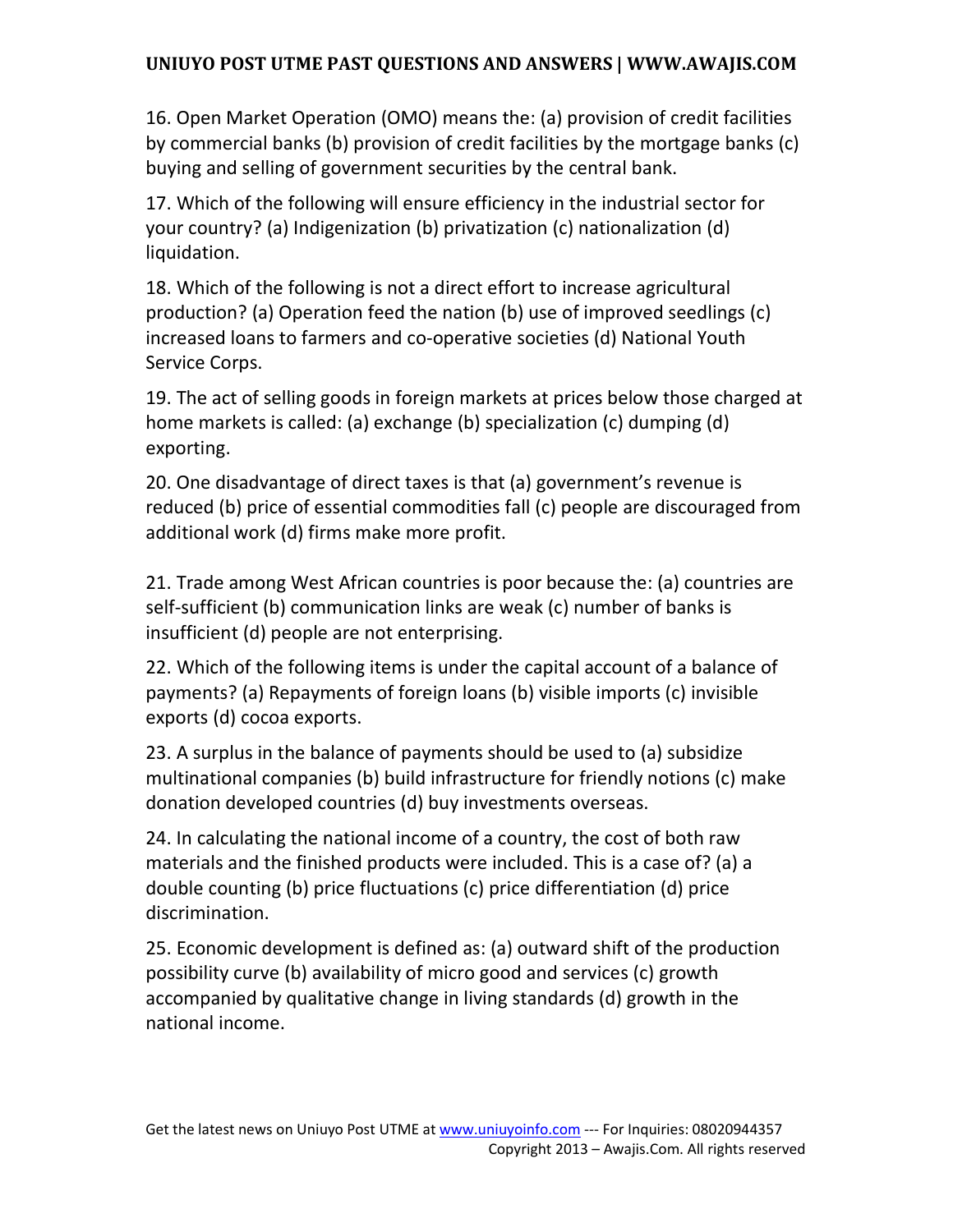

# **UNIVERSITY OF UYO, UYO POST-UME SCREENING EXERCISE 2009/2010 SESSION ECONOMICS 0410**

**INSTRUCTION: From the options lettered A-D, pick the correct answers and shade accordingly.** 

1. Productive resources can also be called: (a) principle of production (b) factors of production (c) items of production (d) labour and materials resources.

2. Data presented in tables are usually arranged in (a) charts and graphs (b) rows and columns (c) graphs and rows (d) column and charts.

3. Which of the following factors does not cause s change in demand? (a) Taste and fashion (b) vagaries weather (c) price of other commodities (d) price of the commodity.

4. The gap between demand and supply curves above the equilibrium price is (a) normal demand (b) excess demand (c) equilibrium quantity (d) abnormal demand.

5. A major function of the price mechanism is that it determines the (a) allocation of resources (b) amount of national savings (c) population of the country (d) number of goods and services.

6. Which of the following determinants of supply cannot be predicted easily? (a) Price of the commodity (b) new techniques of production (c) national emergencies (d) mobility of labour.

7. Small scale enterprises are important in a country because: (a) they usually produced goods for the dependants (b) They provide after sales only to the rich (c) the prices of their products are fixed (d) they render personalized services to the consumers.

8. Which of the following is regarded as fixed cost? (a) Expenditure on raw materials (b) expenditure on fuel (c) expenditure on power (d) rent and land.

9. A business outfit is said to be a public limited company when it (a) is owned by government (b) operates as a public corporation (c) is Rup by the public (d) sells its shares to members of the public.

10. The monopolist can determine: (a) price and output (b) price only (c) output only (d) price or output.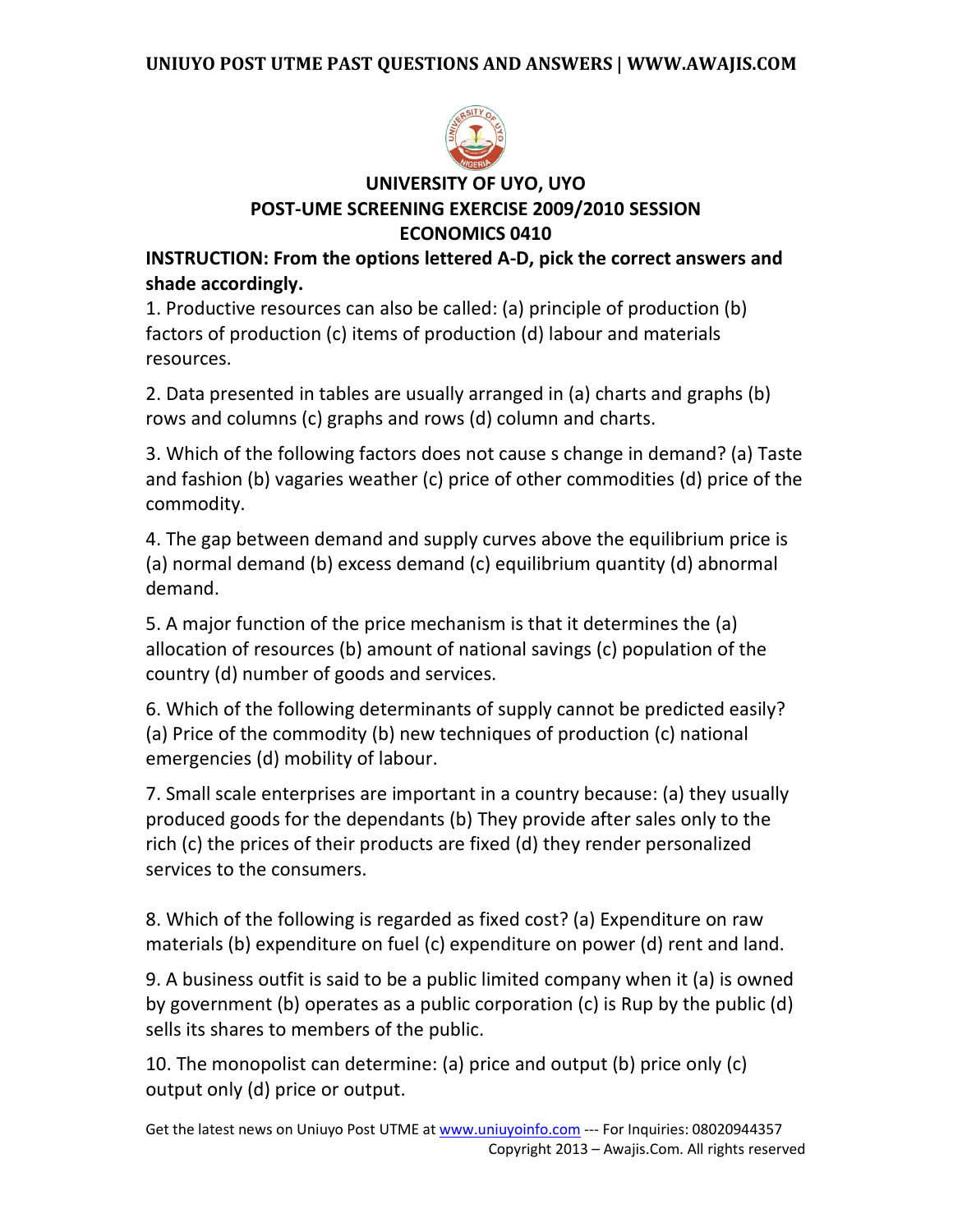| Season (X)                         |  |  |  |  |  |  |  |  |
|------------------------------------|--|--|--|--|--|--|--|--|
| Frequency                          |  |  |  |  |  |  |  |  |
| $1 - 1 - 11 - 11 - 11 - 111 - 111$ |  |  |  |  |  |  |  |  |

Use the table below to answer question 11 and 12.

In the distribution above, the mode is: (a) 2 (b) 3 (c) 4 (d) 5

11. The median is: (a) 2 (b) 3 (c) 4 (d) 5

12. The power of trade unions may be weakened when there is (a) optimum population (b) a weak government on power (c) over-population (d) a civilian government in power.

13. Malthus major contention is that: (a) population increased in arithmetic progression while food production increased in geometric progression (b) population increased in geometric progress while food production increased in arithmetic progression (c) population and food growth rate will in future be at par (d) nations have to get enough manpower to cultivate available land for food.

14. The problem of small markets in West African can be solved through (a) separate planning among the West African countries (b) meaningful cooperation among the West African countries (c) political stability in West Africa (d) impositions of high tariffs on West African exports (e) the central banks of West African countries.

15. Proportional tax refers to: (a) taxation of the rich only (b) equal tax rate for all people (c) unequal tax rate for all people (d) taxation of civil servant only,

16. The population which yields the biggest level of income per head is known as (a) over population (b) under population (c) extreme population (d) optimum population.

17. In ordinary partnership, the risks are (a) borne by the workers (b) borne by the creditors (c) imports and exports services (d) visible exports and visible imports.

18. The quantity demanded of a commodity is influenced only by changes in (a) taste (b) weather (c) price of the commodity (d) prices of other commodity.

19. Which of the following is an indirect tax? (a) Income tax (b) company tax (c) profit tax (d) sales tax.

20. The reward for capitals is: (a) interest (b) rent (c) risk (d) premium.

21. Unemployment that's arises because of introduction of new machines and equipment in production is called: (a) cyclical (b) structural (c) seasonal (d) disguised.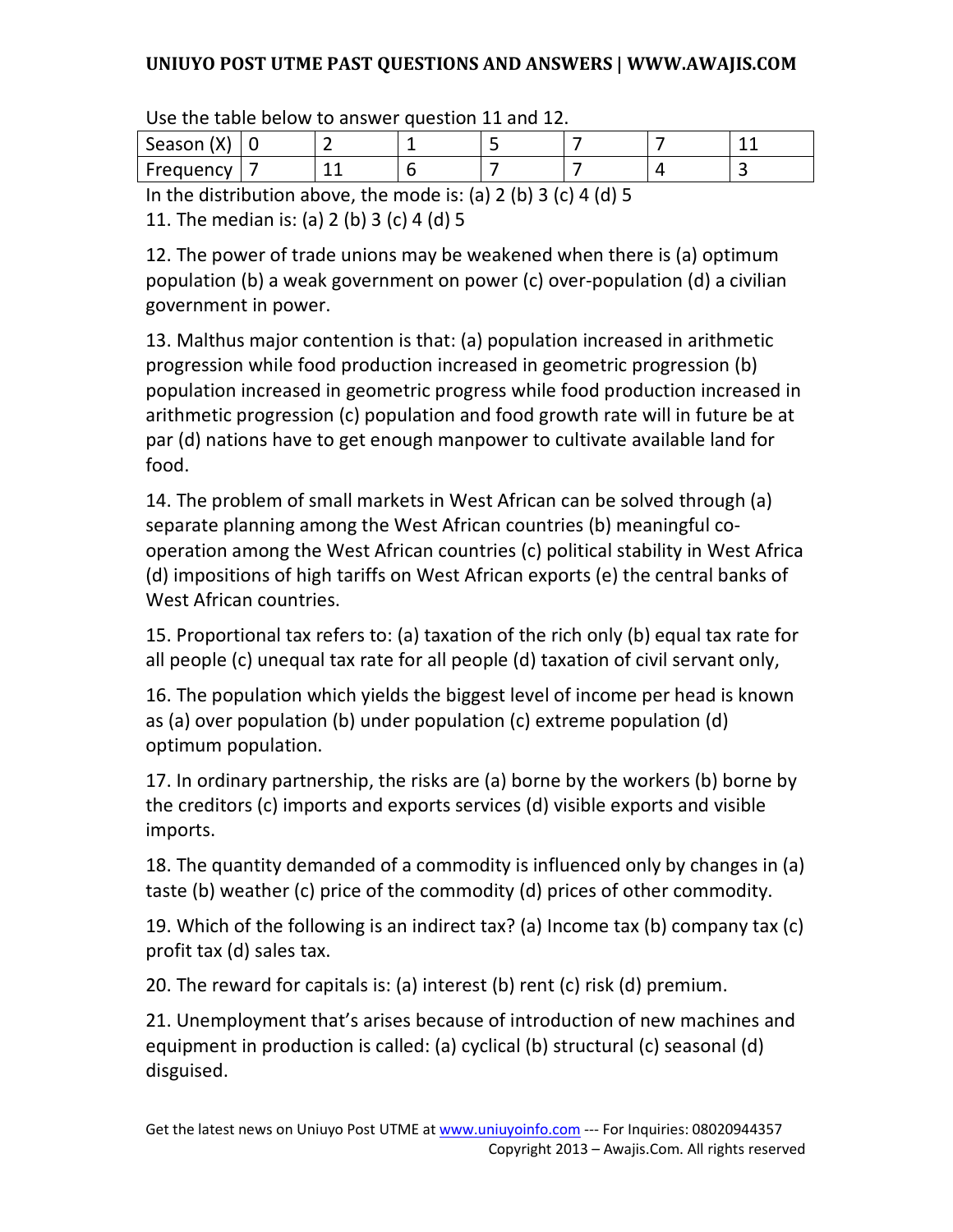22. The primary objective of the Nigerian Industrial Development Bank (NIDB) is the provision of loans to: (a) farmers (b) manufacturers (c) estate agents (d) transporters

23. Small enterprises find it difficult to expand due to: (a) inadequate capital (b) lack of skilled manpower (c) the big level of technology required for expansion (d) their inability to prove after sales services.

24. Balance of payments deficit implies that a country is: (a) importing more than what the exporting (b) consuming more than what the producing (c) living below her means (d) more productive than other.

25. The reward which accrues to labour for participating in production is (a) interest (b) wage (c) bonus (d) profit.

ANSWERS

1.B 2.B 3.A 4. 5.A 6.A 7.C 8.D 9.D 10.A 11.A 12.C 13.B 14.B 15. 16.D 17.D 18.B 19.C 20.D 21.A 22.B 23.B 24.C 25.C



# **UNIVERSITY OF UYO, UYO POST-UME SCREENING EXERCISE 2010/2011 SESSION ECONOMICS 0310**

### **INSTRUCTION: From the options lettered A to D, choose the correct answers and shade accordingly in the spaces provided.**

1. The basic problem that Economics attempts to solve is the (a) ranking of goods and services (b) pricing of goods and services (c) scarcity of resources (d) foregoing of alternatives.

2. The ranking of consumers' needs in order of importance is termed (a) an opportunity cost (b) economic scale (c) a scale of preference (d) the making of choice.

Use the diagram below to answer question 3-5. The total number of fruits consumed by a family in a year is 720, and this is represented by the pie-chart below: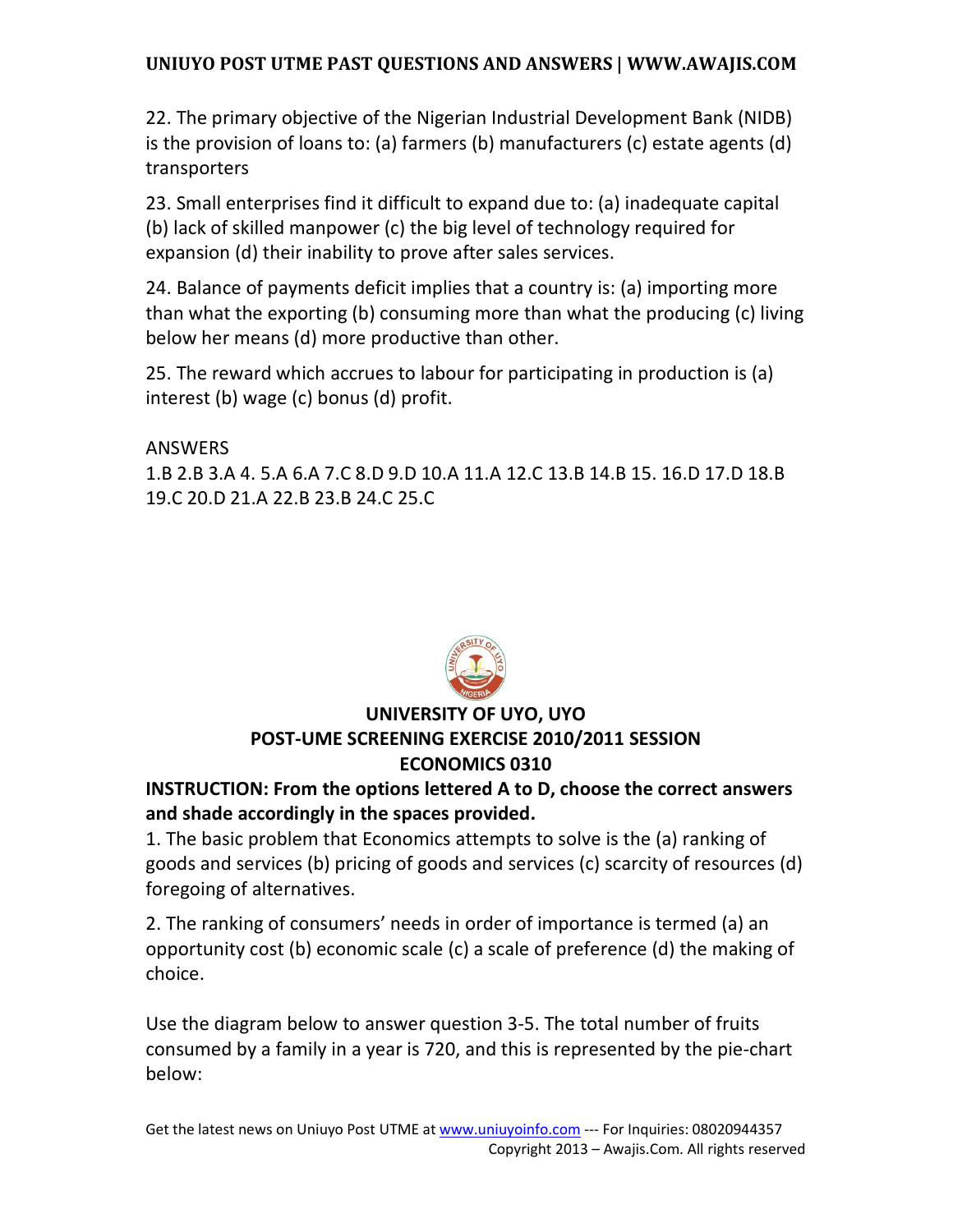# Pie Chart

3. The quantity consumed by the family is: (a) 60 (b) 120 (c) 200 (d) 240.

4. The sum total of the quantity of mango and orange consumed by the family is (a) 120 (b) 200 (c) 360 (d) 400.

5. The quantity of carrot consumed by the family is (a) 200 (b) 360 (c) 400 (d) 520.

6. Which of the following correctly illustrates the chain of distribution? (a) manufacturer wholesaler retailer consumer (b) consumer retailer wholesaler manufacturer (c) wholesaler manufacturer retailer consumer (d) distributor consumer wholesaler manufacturer

7. Rent and interest are rewards to (a) labour and capital respectively (b) land only (c) capital only (d) land and capital respectively.

8. Diminishing returns occur in the short run when there is a reduction in the (a) average product of the fixed factor (b) total product of the variable factor (c) total product of the fixed factor (d) marginal product of the variable factor.

9. In production, factory buildings are regarded as (a) variable costs (b) average cost (c) marginal cost (d) fixed cost.

10. A movement along the same demand curve is caused by the (a) price of the product (b) price of other products (c) income of the consumer (d) taste of the consumer.

11. Price elasticity of demand is expressed as

(a) Percentage change in price (b) Percentage change in quantity demanded (b) Percentage change in quantity demanded (c) Percentage change in income (d) Percentage change in quantity demanded

12. Demand curve is positively adopted because (a) supply always exceeds demand (b) demand always exceeds supply (c) price is an incentive to consumers (d) price is an incentive producers.

13. In a regulated market price is determined by (a) consumers (b) producers (c) auction (d) government.

14. Production takes place when (a) output is transformed into input (b) machines replaces human effort (c) input is transformed into output (d) there is specialization and division of labour.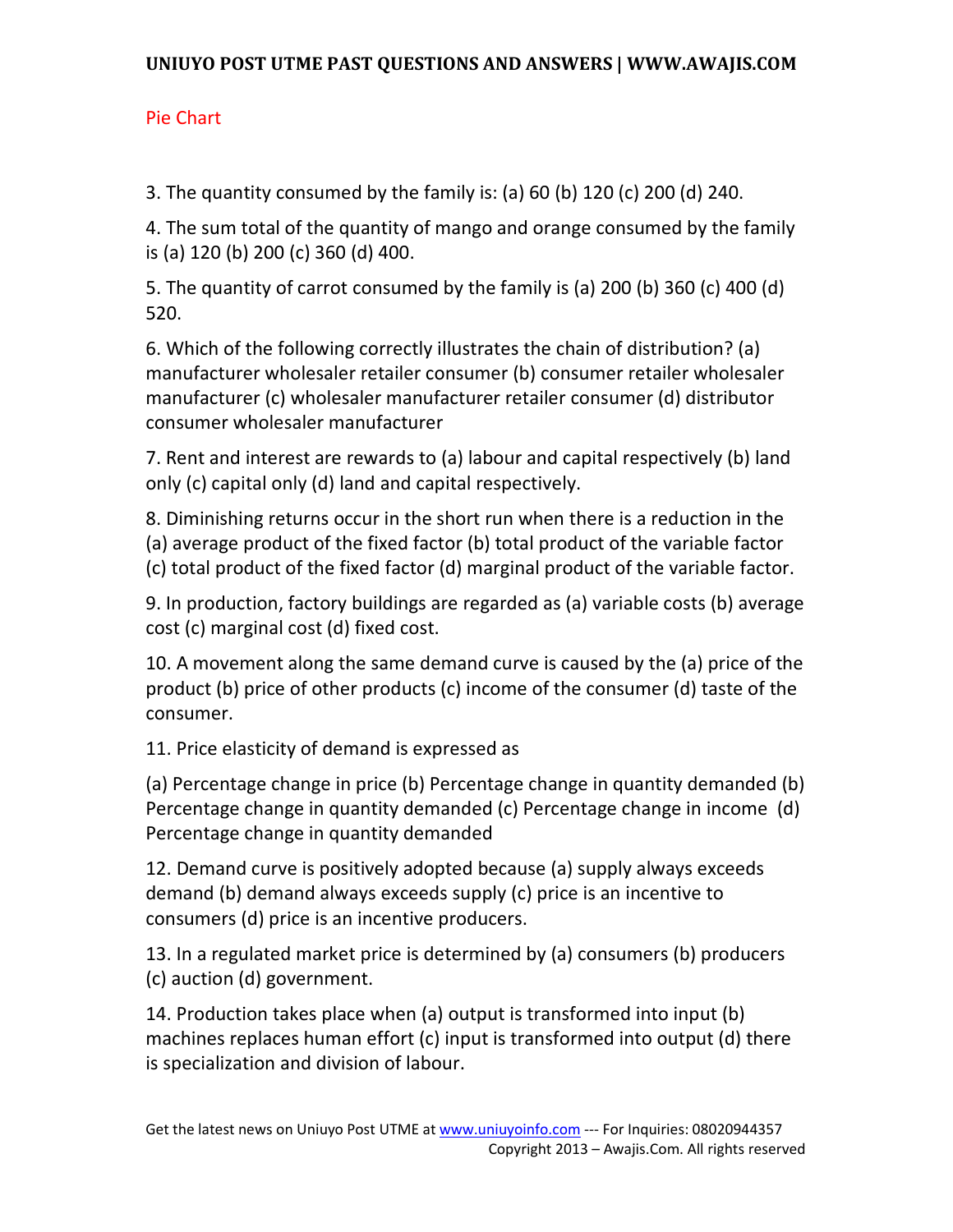15. In developing countries, it is easier to obtain necurate national income estimates through the (a) GNP (b) GDP (c) NDP (d) NNP.

16. In the particular flow of income, an increase in savings causes (a) an increase in imports (b) a decrease in the income stream (c) an increase in household consumption (d) a decrease in exports.

17. The ability on commercial banks to create money depends on the (a) reserve ratio (b) liquidity ratio (c) interest rate (d) capital base.

18. The return in banking sector in Nigeria is principally motivated by the need to (a) increase the capital base of banks (b) provide more money to run the economy (c) minimize the rate of bank failures (d) enhance efficiency in bank operations.

19. If government expenditures exceed revenue, this results in (a) balanced budget (b) national debt (c) budget deficit (d) budget surplus.

20. The back heals approach to development is directed at (a) poverty alleviation (b) provision of educational infrastructure (c) provision of health services (d) improvement in workers income.

21. Acceptance to the theory of comparative advantage, specialization will result in (a) labour-intensity method of production (b) capital-intensity method of production (c) efficient allocation of resources (d) efficient distribution of output.

22. Dumping in international trade means selling a good at a (a) higher price at home than abroad (b) lower price at home than abroad (c) price that equates marginal cost with marginal revenue (d) price above marginal cost abroad.

23. Guided delegation as currently practiced in Nigeria implies that (a) market forces determine interest and exchange rate (b) government alone determine interests and exchange rates (c) market forces and government determine interest and exchange rates (d) exchange rate is regulate while interest rate i9s fixed.

24. An important function of the World Bank is to (a) provide short-run loans to members (b) encourage trade between members (c) promote capitalintensive production (d) provide long-term loans to members.

25. The mobility of labour is mainly determined by (a) the age workers (b) government policy (c) trade unions (d) wage rate differentials.

ANSWERS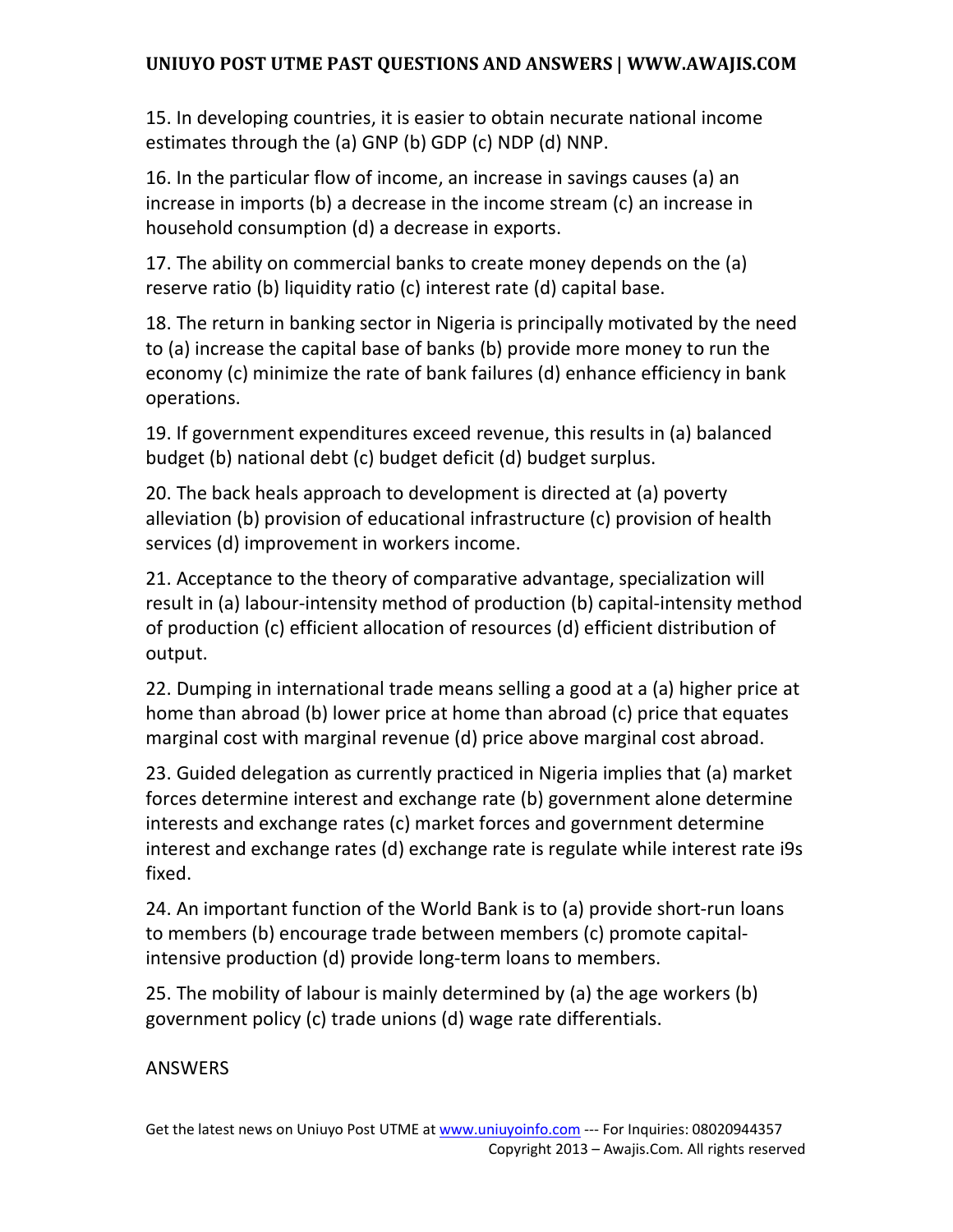1. C 2.C 3.B 4. 5.D 6.A 7.D 8.D 9.D 10.A 11.D 12.D 13.D 14.C 15.B 16.B 17.A 18. 19.C 20.A 21.A 22.A 23. 24. 25.B



# **UNIVERSITY OF UYO,UYO POST – UTME SCREENING EXERCISE 2011/2012 SESSION ECONOMICS 0510**

# **INSTRUCTIONS: from to option lettered A to D, pick the correct answers and shade accordingly**

1. Which of the following best describes the subject matter of the principles of economics (a) resource allocation in the economy (b) decision making by households (c) chose making by government (d) purchase of resources by society

2. Resources allocation means (a) which goods and services to produce with available land, labour and capital (b) spending of income by society (c) purchase of resources by society (d) spending of income by individuals.

3. Scarcity of economy means (a) shortage of a particular good (b) few buggy whips are manufactured (c) society's desire wants exceed satisfying capacity of resources (d) much money in the economy.

4. In a capital economy resources are allocated by (a) tradition (b) command (c) market (d) government.

5. Plan on going to a N500 football match instead of studying for an exam. The total opportunity cost of the match (a) depends on my score in the exams (b) is N500 (c) is what else I could have purchased with N500 plus the study time forgone (d) is the examination.

6. The phrase "time is money" gives (a) the idea of opportunity cost (b) the notion that everyone has a price (c) the idea that people work for free (d) the notion that no time wasted.

7. Which of the following is out of place (a) Adam Smith (b) Wole Soyinka (c) Alfred Marshal (d) Chukwuma Soludo?

8. Consumers are constrained by (a) money (b) prices (c) sellers (d) money and prices.

9. Which of these is not a factor of production (a) land (b) capital (c) banks (d) labour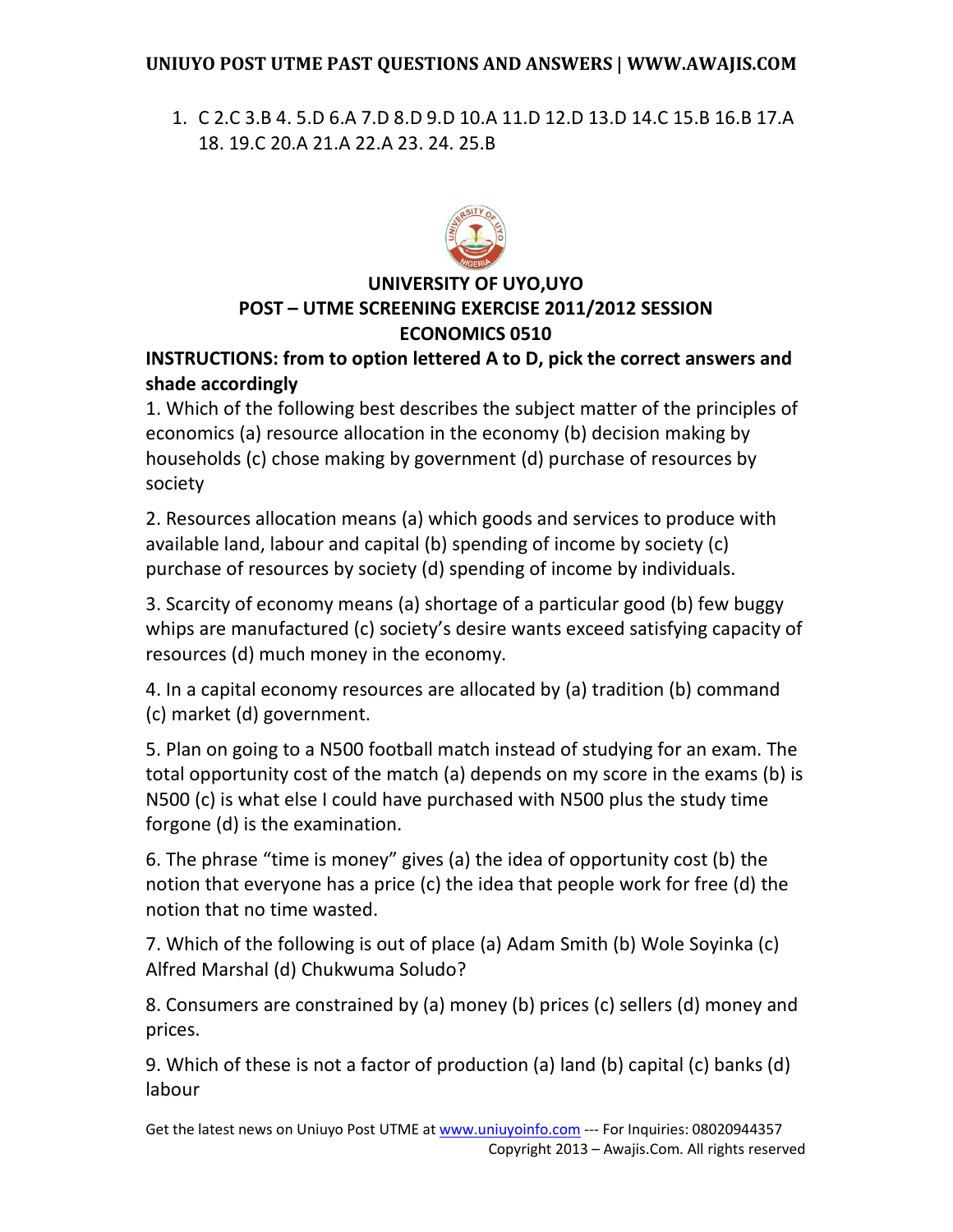10. Which of the following will not shift the demand curve? (a) Income (b) taste (c) own price (d) preferences.

11. A movement along the supply curve is the same thing as (a) a shift of the supply curve (b) change in quantity supplied (c) a change in quantity demanded (d) all of the above.

12. A shift in demand I a change in the (a) quantity demanded (b) price (c) demand and supply (d) quantities demanded at alternative prices.

13. In economics "ceteris paribus" means (a) winner takes all (b) equilibrium (c) all other things being equal (d) God willing.

14. The Apex Bank in Nigeria is a (a) First bank (b) Central Bank (c) Zenith bank (d) Union bank.

15. Income per head of population is called (a) head income (b) gross national income (c) gross national product (d) per capita income

16. When we are interested in accessing the overall performance of the economy over time, we look at (a) GPN (b) NNP (c) NI (d) DI

17. Consumer spending depends mainly on (a) investment (b) government spending (c) disposable income (d) firms.

18. In the consumption function  $C = a + b$  Yd autonomous consumption is given by (a) Y (b) C (c) a (d) b.

19. Which of the following is out of place (a) bonds (b) stocks (c) securities (d) cheque?

20. Which of the following is out place (a) inflation (b) unemployment (c) recession (d) boom?

21. The addition to total cost due to the production of an additional unit of a commodity is called (a) total variable cost (b) average cost (c) average fixed cost (d) marginal cost

22. MDGs is the abbreviation for (a) Michael Douglas Growths (b) Millennium Development Goals (c) Monthly Development Gadgets (d) Montgomery Demand Groups.

23. The MDGs target year is (a) 2010 (b) 2020 (c) 2015 (d) 2025

24. One of the ways of correcting a deficit balance of payment is to (a) increase exports (b) increase import (c) revalue the currency (d) reduce the currency in circulation.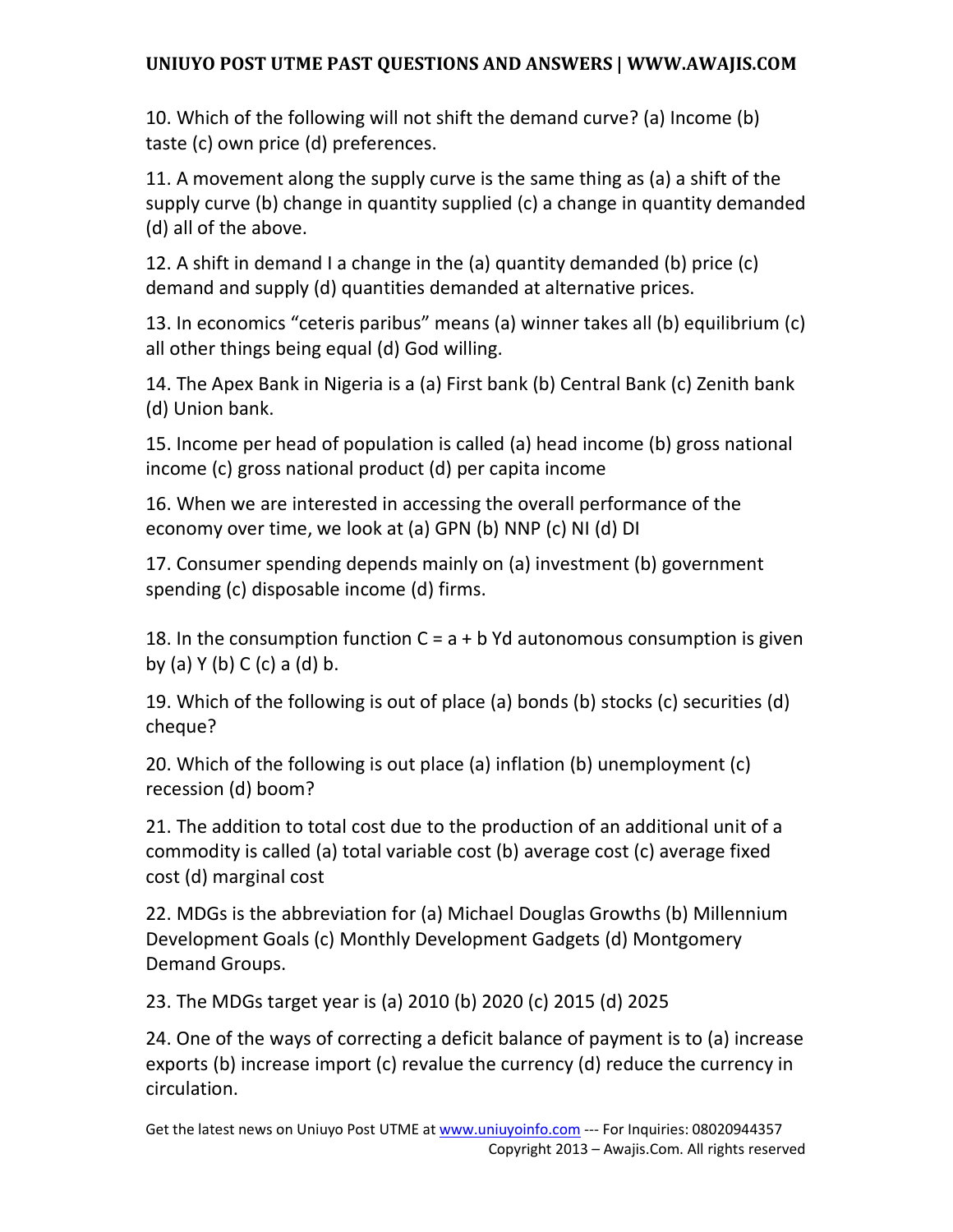25. Which of the following is out of place (a) NEEDS (b) SEEDS (c) TEES (d) LEEDS

### **ANSWERS**

1A 2. A 3. C 4. C 5. C 6. A 7. B 8. D 9. C 10. D 11. B 12. D 13. C 14. B 15. D 16. A 17. C 18. 19. D 20.D 21.D 22.B 23.B 24. 25.C



# **UNIVERSITY OF UYO,UYO POST – UTME SCREENING EXERCISE 2012/2013 SESSION ECONOMICS 5002**

# **Choose the word or group of words that is most nearly opposite to the underlined word in the sentences below:**

1. A country's balanced of payments' is (a) the difference between exports and imports (b) a statement of the country's financial position with the rest of the world (c) the overall position of the country's current account (d) all of the above.

2. If a good has inelastic demand, then the burden of a tax on it will fall mainly on: (a) the consumer (b) the manufacturer (c) the retailer (d) the wholesaler

3. An increase in minimum wages in a country is likely to cause (a) voluntary unemployment in the short run (b) a fall in the general price level (c) a fall in the demand for labour (d) all of the above

4. If Mr. A earns 30,000 and pays N3000 in tax, while Mr. B earns N10,000 and pays N5000 in tax we say that the tax system is (a) progressive (b) proportional (c) regressive (d0 none of the above

5. A product is said to be a normal good if: (a) people consume more of it as they become richer (b) the demand for it falls as income rise (c) there are substitutes for it (d) there are no substitutes for it.

6. Which of the following situations is likely to arise from a rapid increase in population? (a) a civil war (b) an increase in the output of goods and services (c) a strong labour force (d) food shortage

7. The practice of selling a product to different groups of customers at different prices is called: (a) product differentiation (b) price differentiation (c) price discrimination (d) price manipulation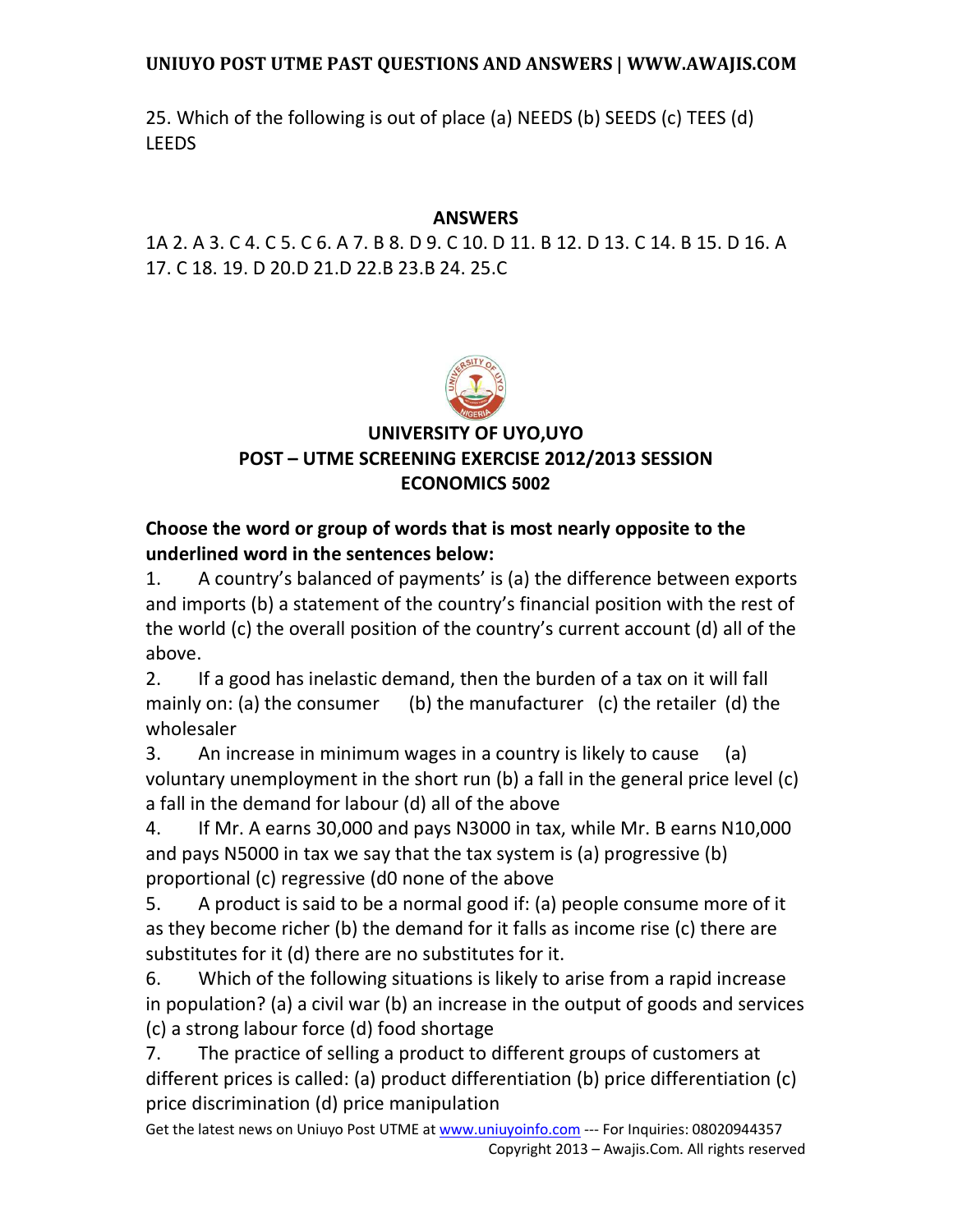8. The term limited liability in the name of a company means that (a) the company has no liabilities (b) the company does not grant credit sales (c) the liability of the customers is limited to the amount they have invested (a) the liability of the shareholders is limited to the amount they have invested

9. The main distinguishing features of a consumers' cooperative is that (a) the consumers are the directors (b) the customers are the owners (c) the customers are mainly illiterates (d) the liability of the shareholders is limited to the amount they have invested

10. The term "legal tender" is used to refer to: (a) a legally binding contract entered into by a company (b) the document sealing an agreement (c) the notes and coins used in setting payments in a country (d) all of the above

11. A tax system is described as "progressive" if: (a) the residents are made to pay tax every year (b) a resident's rises as his/her income rises (c) residents are made to pay the same percentage of their income in tax (d) residents are made to pay less in taxes as the country becomes richer

12. When a country limits the quantity of a certain good that can be imported into its territory, it is said to have imposed: (a) a tariff (b) a quota (c) an exchange control (d) a ban

13. The term "disposable income" refers to: (a) personal income minus tax (b) personal income (c) personal income plus tax (d) personal income expenditure

14. Economics is classified as a social science because: (a) it is scientific in all its approaches (b) it is concerned with the problem of scarcity of resources (c) it is concerned with money and how to managed it (d) it is concerned with the material problems of the human society.

15. If in production, the quantity of one factor is increased while the quantity of the factor with which it is combined is not, we should expect (a) increasing venture to scale (b) decreasing returns to scale (c) constant returns to scale (d) increasing marginal physical output

16. A stock exchange is (a) a market where stocks for company equipment are exchanged (b) a market where stocks of company equipment are converted into cash (c) a market where company shares and government bond are bought and sold (d) all of the above.

17. Which of the following factors is likely to influence the quantity of a good that a person will buy at a particular time (a) the price of the good (b) the person's income (c) the prices of related goods (d) all of the above.

18. The point of equilibrium for a firm is reached when (a) marginal cost is equal to marginal revenue (b) marginal cost is falling as output rises (c) marginal cost is equal to average cost (d) average cost is constant.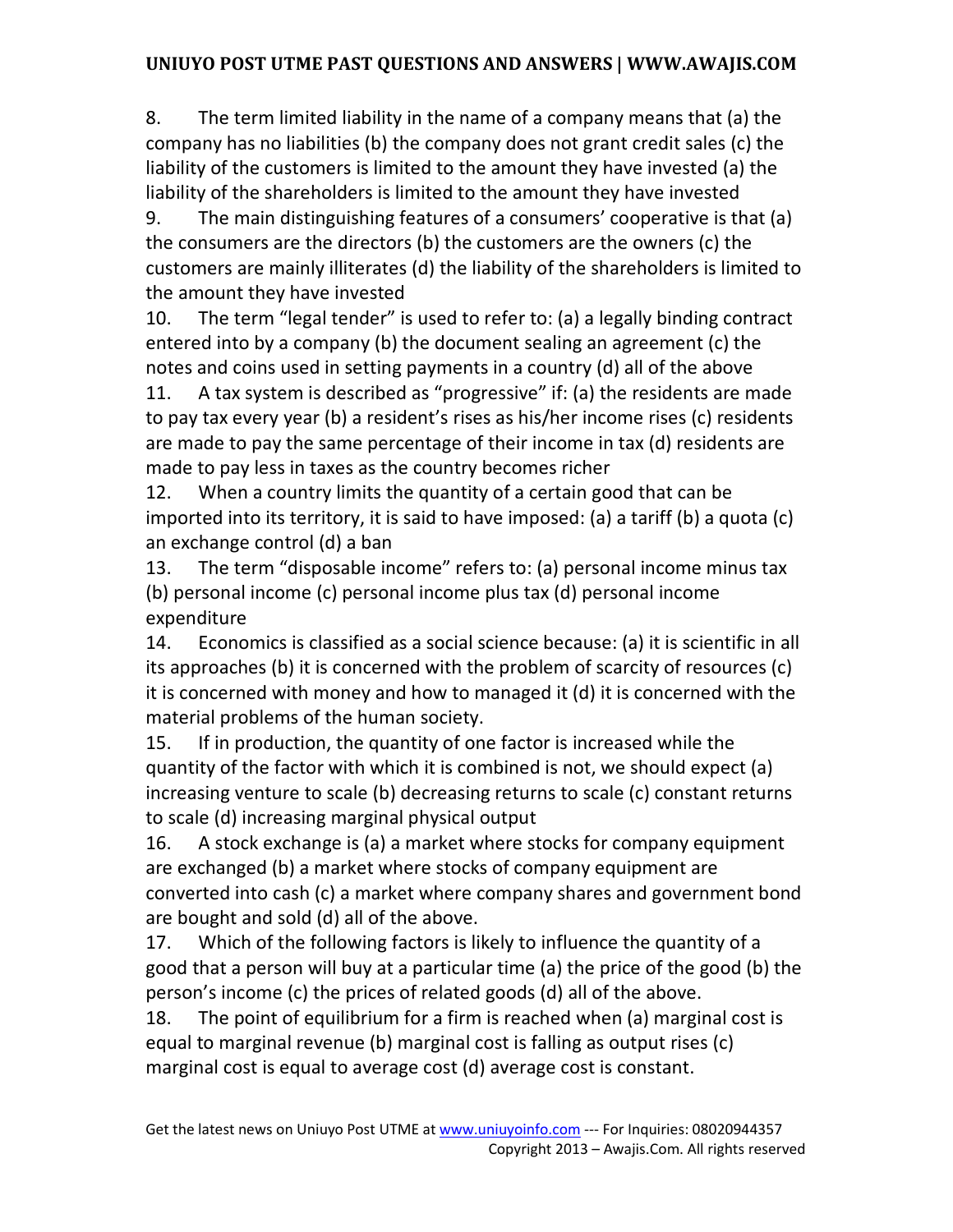19. When economists say that the central bank is the "lender of last resort", they means that the bank is (a) the bank to go to when a company is in financial difficulties (b) the bank that other banks go to borrow from when they are in difficulties (c) the bank that lends money to government (d) all of the above

20. When a consumer's real income rises he (a) increases consumption (b) buys less of an inferior good. (c) moves to a higher indifference curve (d) all of the above

21. Suppose two goods are substitutes, other things being equal, when the price of one of them rises (a) the demand for a second good will fall (b) the demand for a second good will rise (c) the prices of a second good will rise (d) the price of a second good will fall

22. The consumers maximum attainable utility is given by (a) an indifference curve which lies everywhere above the budget line (b) an indifference curve which is tangent to the consumer's budget line (c) an indifference curve which lies everywhere below the budget in line (d) the middle point of the budget line

23. A tax statement is said to be progressive if (a) the tax rate remains the same regardless of the size of income (b) the tax increases the total volume of consumer expenditure (c) the tax rate increases as income increases (d) the tax rate declines as income increases.

24. Which of the following is not an important source of revenue for the federal government (a) personal income taxes (b) payroll taxes (c) corporate income taxes (d) property

25. Transfer payments do not include: (a) aid to the handicapped (b) social security payments (c) government expenditure on education and manpower (d0 payments to farmers under certain agricultural programme

## **ANSWERS**

1.A,2.A,3C,4.C,5.6.C,7.C,8.D,9.A,10.A,11.B,12.B,13.A,14.B,15. 16.C,17.A,18.A,19.B,20.D,21.B,22.B,23.C,24.D,25.B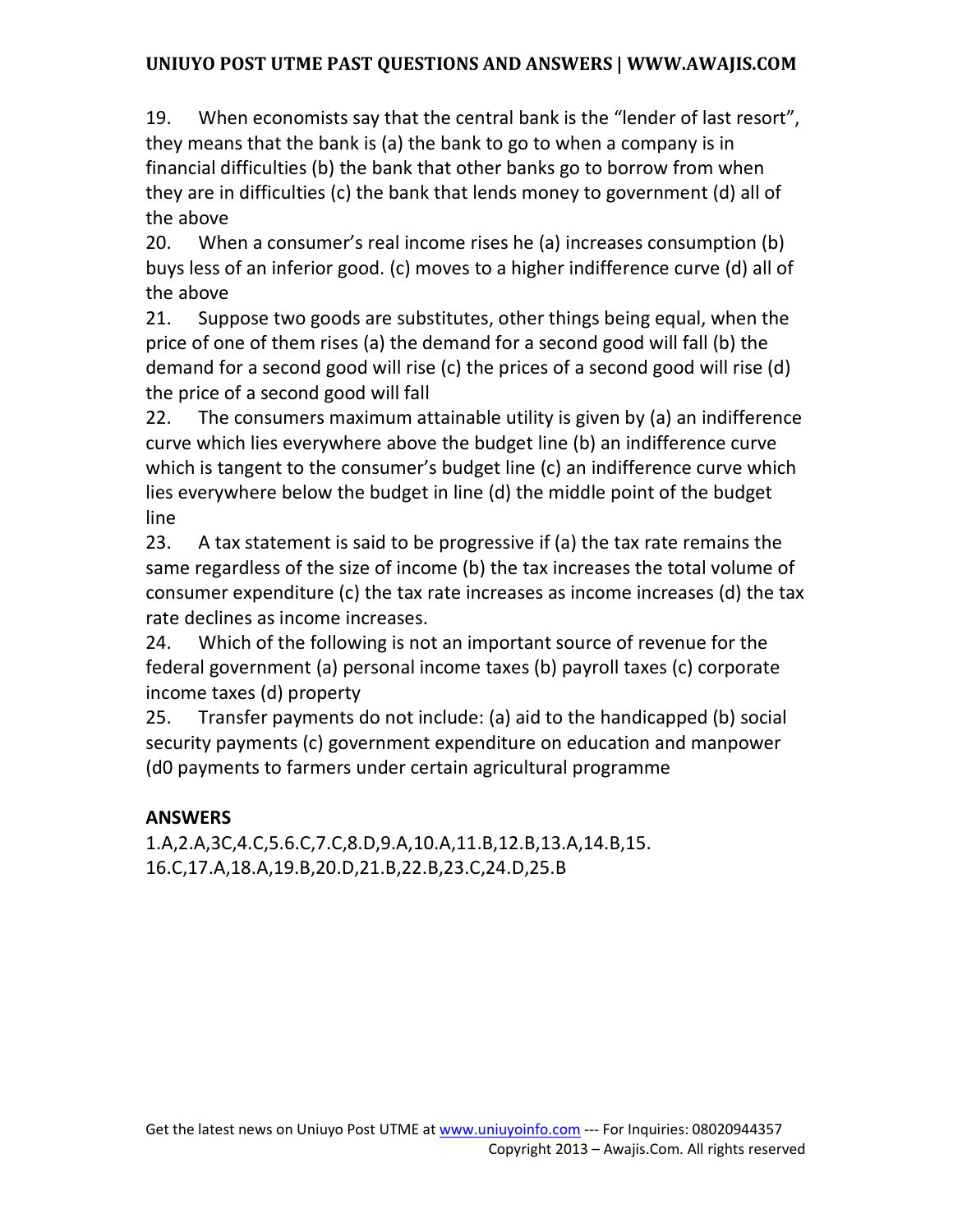

# **UNIVERSITY OF UYO, UYO POST-UME SCREENING EXERCISE 2013/2014 SESSION**

Instruction: From the options lettered A-D, pick the correct answers and shade accordingly

1. A worker changes from one type of job to another in his life: this is called ……..(a) geographical mobility of labour (b) occupational mobility of labour (c) immobility of labour (d) rural-urban migration.

2. When all factors inputs are reduced by half, the product possibility curve will shift……….(a) outwards (b) inwards (c) downwards (d) upwards

3. A list of consumers' wants arranged in order of priority is known as ……….(a) a budget (b) an opportunity cost (c) scale of preference (d) choice

4. The transfer of owners of a public enterprise to individuals and firms is called …….. (a) commercialization (b) nationalization (c) privatization (d) restructuring.

5. The theory of comparative cost advantage is associated with (a) Alfred Marshal (b) Adam Smith (c) David Ricardo (d) J. B. Say.

6. Which of the following is not an objective of the organization of petroleum Exporting Countries (OPEC)? (a)Stabilization of oil prizes (b) Coordinating (c) Harmonizing oil prices (d) Stagnation of developed economics.

7. Economics development is defined as …….. (a) outward shift of the production possibility curve (b) availability of more goods and services (d) growth in national income.

8. The Economic Community of West African States (ECOWAS) is an example of ……..(a) Bilateral trade (b) economics (c) regional marking board (d) international competition.

9. When the value of a nation's exports is greater than its imports (a) a favourable balance of trade exists (b) an unfavourable balance of payment exist (c) the net foreign trade is zero (d) inflation occurs.

10. One reason for the low agricultural production in West African Countries is that (a) agriculture employs the highest percentage of labour force (b) too much money is invested in agriculture (c) farmers lack the finance and technology required (d) the farmers are too large.

11. Mono-product economics are those that (a) produce one main commodity (b) produce only raw materials (c) depend on the export of their raw material (d) specialize in agricultural industries.